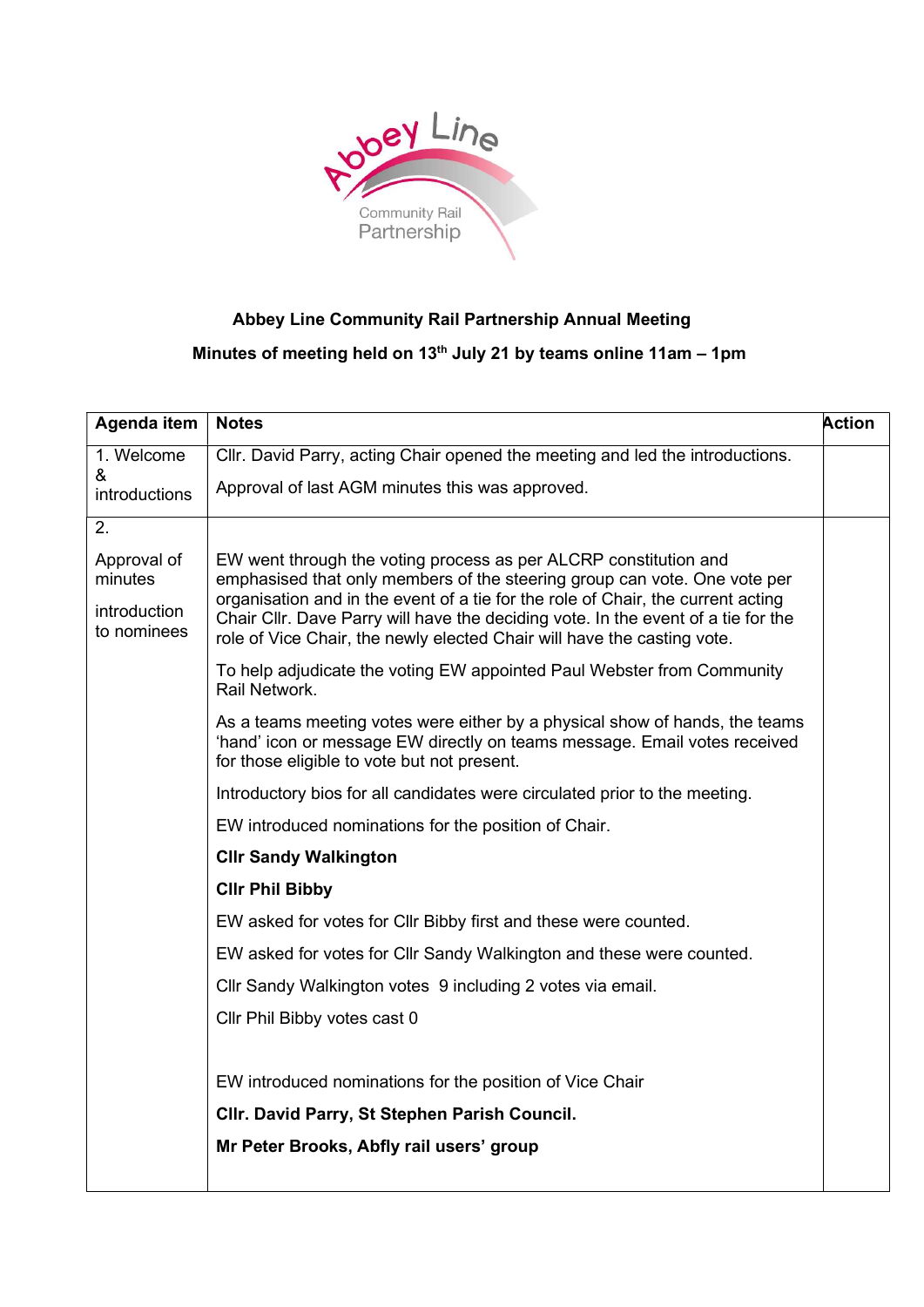EW asked for votes for Cllr Bibby first and these were counted.

EW asked for votes for Cllr Sandy Walkington and these were counted.

Cllr David Parry votes cast 8 including 1 via email

Mr Peter Brooks votes cast 2

After a vote by those present

Cllr Sandy Walkington elected as Chair of the Abbey Line Community Rail Partnership.

Cllr David Parry was re-elected as Vice Chair of the Abbey Line Community Rail Partnership.

Both nominations were 'seconded'.

Confirmation of CRP Steering Group

## Abbey Line Community Rail Partnership members and representatives 21/22

| <b>Member Organisation</b>                                 | <b>Representative</b>             |
|------------------------------------------------------------|-----------------------------------|
| <b>Hertfordshire County</b><br>Council (Host Organisation) | Mrs Val Male                      |
| <b>ABLY Rail User Group</b>                                | Mr Peter Brooke                   |
| <b>St Stephen Parish Council</b>                           | Cllr. David Parry (Vice<br>Chair) |
| London Northwestern<br>Railway                             | Mr Timothy Bellenger              |
| <b>Bricket Wood Station</b><br>Heritage Trust              | Mr Robert Yorke                   |
| <b>Community Development</b><br>Action (CDA Herts)         | Mrs Kate Bellini                  |
|                                                            |                                   |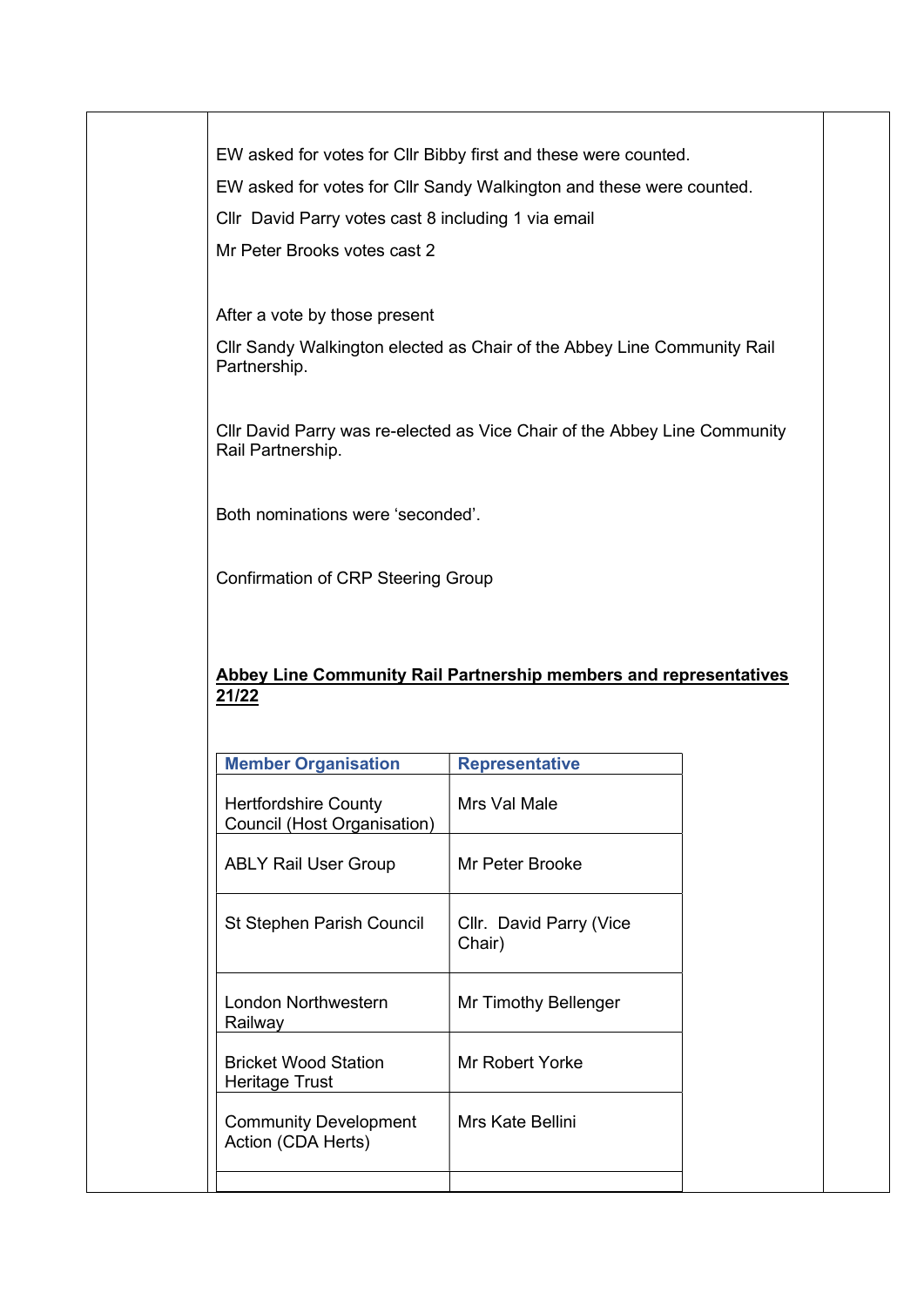|                                                                 | Communities 1 <sup>st</sup>                                                                                                                           | Mr Robert Varney                                                                                                                                            |  |  |  |
|-----------------------------------------------------------------|-------------------------------------------------------------------------------------------------------------------------------------------------------|-------------------------------------------------------------------------------------------------------------------------------------------------------------|--|--|--|
|                                                                 | St Albans BID                                                                                                                                         | <b>Ms Denise Parsons</b>                                                                                                                                    |  |  |  |
|                                                                 | <b>St Albans District Council</b>                                                                                                                     | Ms Maria Cutler                                                                                                                                             |  |  |  |
|                                                                 | <b>Watford Borough Council</b>                                                                                                                        | Mr Andy Smith                                                                                                                                               |  |  |  |
|                                                                 | Chair: Cllr. Sandy Walkington<br>Vice Chair: Cllr. David Parry                                                                                        |                                                                                                                                                             |  |  |  |
|                                                                 | Partnership Development Officer: Mrs Edna Woname                                                                                                      |                                                                                                                                                             |  |  |  |
|                                                                 | Other stakeholders and non-voting members                                                                                                             |                                                                                                                                                             |  |  |  |
|                                                                 | Department for Transport, Network Rail, Community Rail Network, British<br>Transport Police, St Albans Cathedral, CAMRA, Abbey Theatre                |                                                                                                                                                             |  |  |  |
|                                                                 |                                                                                                                                                       |                                                                                                                                                             |  |  |  |
|                                                                 |                                                                                                                                                       |                                                                                                                                                             |  |  |  |
| 3. Short<br>address by<br>Chair &<br>changes to<br>constitution | as Chair.                                                                                                                                             | Cllr. Sandy Walkington, Chair thanked those present and the steering group.<br>Also thanked the outgoing Chair, Derrick Ashley and his work during his role |  |  |  |
|                                                                 | EW went through the proposed changes to the constitution. These were first<br>raised at the previous steering group.<br>Constitution changes proposed |                                                                                                                                                             |  |  |  |
|                                                                 |                                                                                                                                                       |                                                                                                                                                             |  |  |  |
|                                                                 | <b>Steering Group</b>                                                                                                                                 | Individuals are encouraged to participate by joining the Abbey Flyer Rail User<br>Group (ABFLY), who will represent individual members on the Partnership   |  |  |  |
|                                                                 | 8.1<br><b>Annual General Meeting</b>                                                                                                                  |                                                                                                                                                             |  |  |  |
|                                                                 | i)                                                                                                                                                    | The AGM shall normally be held in the first quarter of each year.                                                                                           |  |  |  |
|                                                                 | ii)<br>writing to the CRP Officer of any proposed change.                                                                                             | Only the AGM, or a Special General Meeting (see below) shall have the<br>power to amend the constitution, and one month's notice shall be given in          |  |  |  |
|                                                                 | group 8.1                                                                                                                                             | Date it Is held from 1st quarter to annually on a date decided by the steering                                                                              |  |  |  |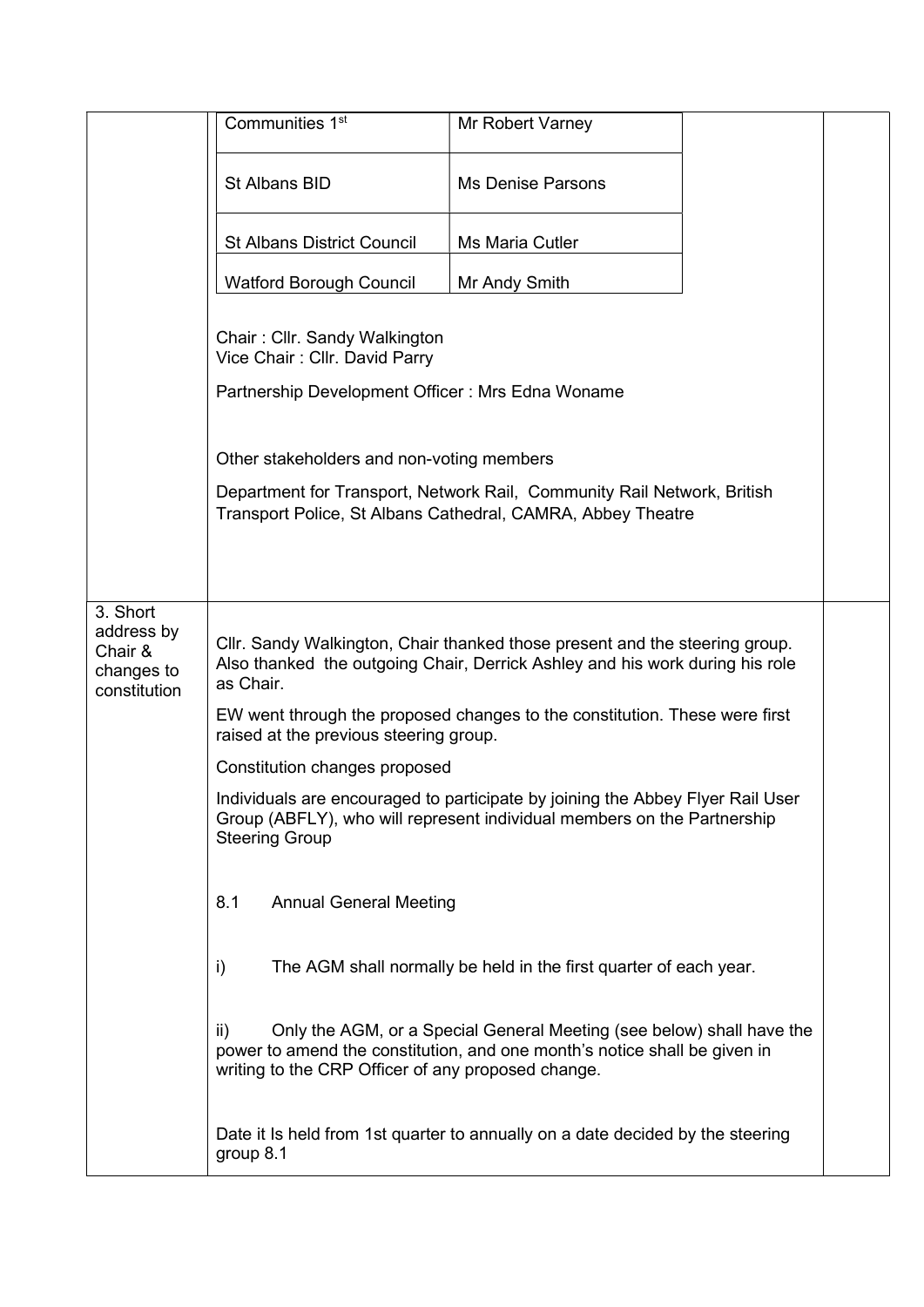|                           | Amend ACORP to CRN 12.3 due to the change of name to Community Rail<br><b>Network</b>                                                                                                                                                                                                         |  |  |  |
|---------------------------|-----------------------------------------------------------------------------------------------------------------------------------------------------------------------------------------------------------------------------------------------------------------------------------------------|--|--|--|
|                           | EW proposed a complete review of the constitution. Members voted by show of<br>hands that a special meeting can be held to review and adopt a new<br>constitution.                                                                                                                            |  |  |  |
| 4. Overview               |                                                                                                                                                                                                                                                                                               |  |  |  |
| of the year<br><b>PDO</b> | EW gave an overview of the years' activities via a presentation which is<br>attached. It is intended that a printed report as is practice will be available for<br>the next meeting next year and that 'physical meetings' can take place again<br>not made possible because of the pandemic. |  |  |  |
|                           | Attendees gave positive comments on the report and work that has been done<br>so far.                                                                                                                                                                                                         |  |  |  |
|                           | SW echoed this as well and the comprehensive presentation and thanked EW.                                                                                                                                                                                                                     |  |  |  |
| 5.Operator                |                                                                                                                                                                                                                                                                                               |  |  |  |
| report                    | Mr Timothy Bellenger (TB) Head of Stakeholder and Community gave an<br>overview of train operations and community work over the last year.                                                                                                                                                    |  |  |  |
|                           | Thanked everyone and the work done by the CRP. Talked on the difficulties<br>faced on the pandemic resulting in loss of service on the Abbey line.                                                                                                                                            |  |  |  |
|                           | Also working with the Network Rail on the speed restrictions currently imposed<br>so as to work towards providing a better service than it is currently.                                                                                                                                      |  |  |  |
|                           | MG added that Network rail are pushing for a resolution on the speed<br>restrictions earlier in August rather than September / October as originally<br>planned.                                                                                                                              |  |  |  |
|                           | SW asked for passenger numbers and figures but these were not available. TB<br>will get this information for the group.                                                                                                                                                                       |  |  |  |
| 6. Guest<br>speaker       |                                                                                                                                                                                                                                                                                               |  |  |  |
|                           | Mr Steve Pickering, (SP) Building Better Opportunities & MENCAP talked<br>about working with ALCRP particularly the 'Travel with Confidence' programme<br>and volunteering and its impact on the young people they work with.                                                                 |  |  |  |
|                           | He did voice his frustration on the impact of the lack of train services and as<br>volunteers travelling to volunteer sites. This was noted by SW and TB.                                                                                                                                     |  |  |  |
|                           | He thanked the CRP for working with Watford MENCAP and looking forward to<br>working further on station adoption and volunteering.                                                                                                                                                            |  |  |  |
|                           | SW and added his thanks to SP and MENCAP.                                                                                                                                                                                                                                                     |  |  |  |
|                           | EW also added a new travel guide for those travelling on the train and need a<br>bit of help and guidance which has come about as a result of this project.                                                                                                                                   |  |  |  |
|                           |                                                                                                                                                                                                                                                                                               |  |  |  |